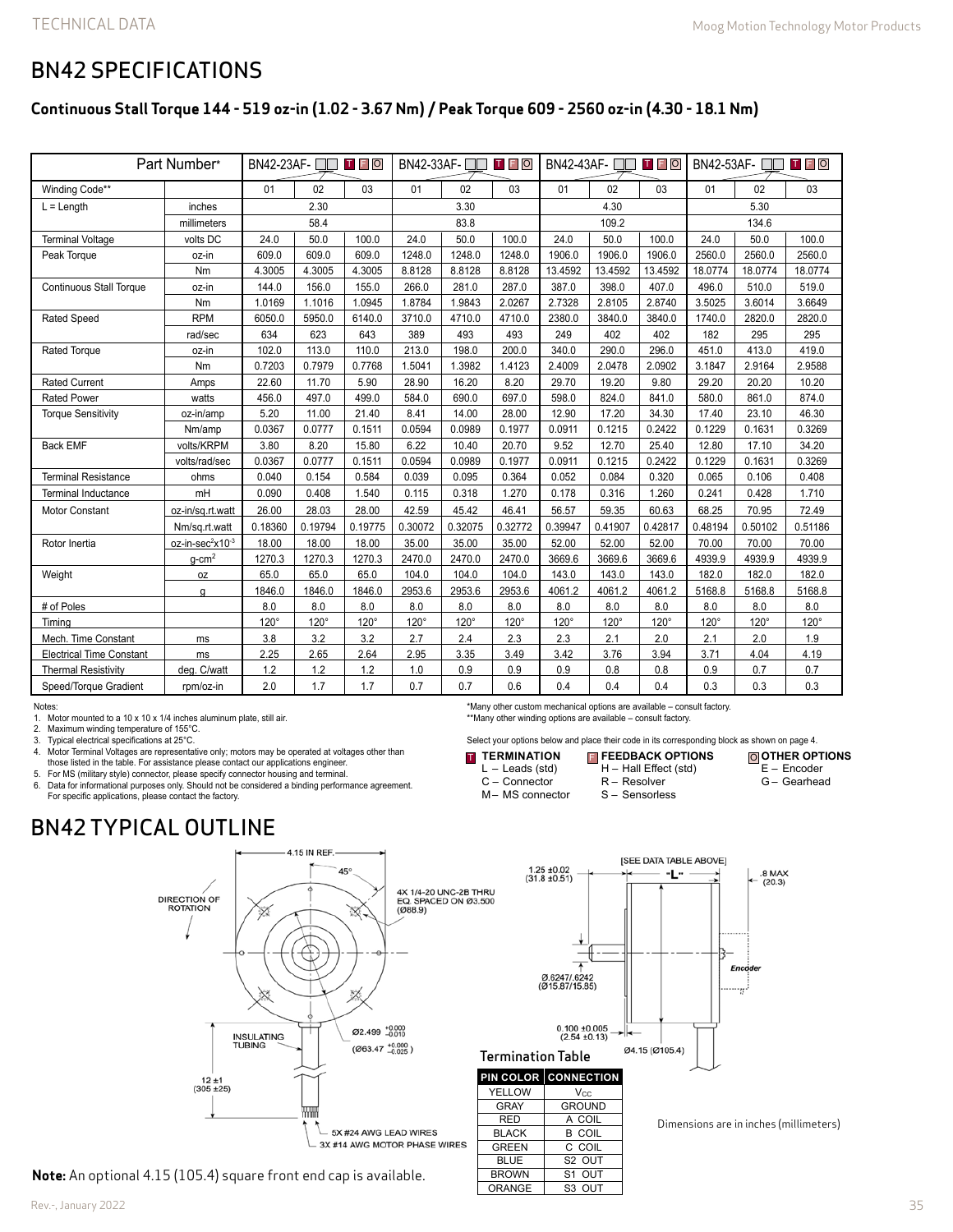## BN42 PERFORMANCE CURVES



**Note:** Intermittent operation is based on a 20% duty cycle of one minute on, four minutes off. Please contact the factory regarding the duty cycle of your application.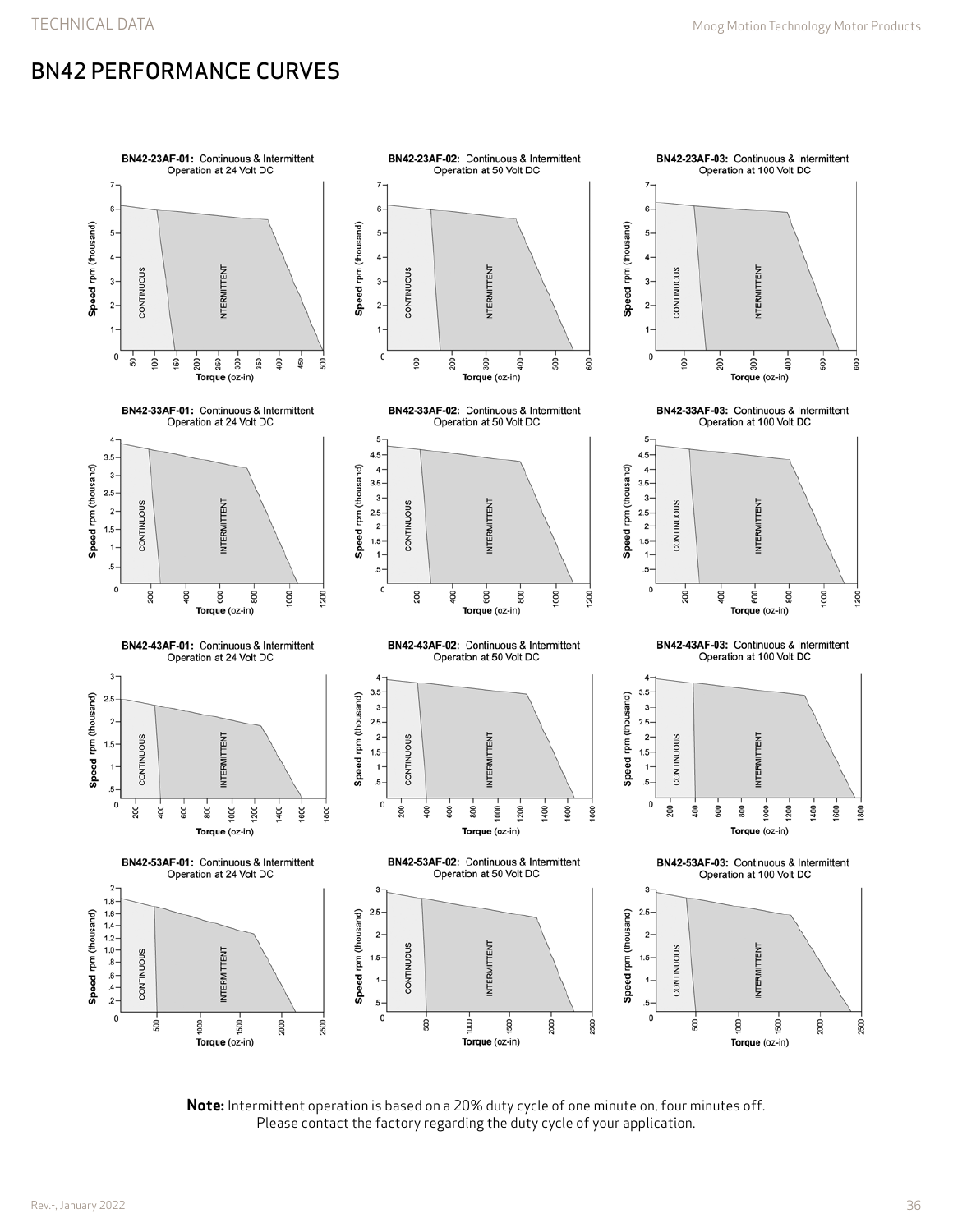## BN42 EU SPECIFICATIONS

### **Continuous Stall Torque 144 - 519 oz-in (1.02 - 3.67 Nm) / Peak Torque 609 - 2560 oz-in (4.30 - 18.1 Nm)**

| Part Number*                   |                        | BN42-23EU- □□ □ □ □ □ |        |       | BN42-33EU-□□ □□ |        |       |        |       |       | <b>TFO</b><br>BN42-53EU- |       |       |
|--------------------------------|------------------------|-----------------------|--------|-------|-----------------|--------|-------|--------|-------|-------|--------------------------|-------|-------|
| Winding Code**                 |                        | 01                    | 02     | 03    | 01              | 02     | 03    | 01     | 02    | 03    | 01                       | 02    | 03    |
| $L =$ Length                   | inches                 |                       | 2.30   |       | 3.30            |        |       | 4.30   |       |       | 5.30                     |       |       |
|                                | millimeters            |                       | 58.5   |       | 83.9            |        |       | 109.3  |       |       | 134.7                    |       |       |
| <b>Terminal Voltage</b>        | volts DC               | 24                    | 50     | 100   | 24              | 50     | 100   | 24     | 50    | 100   | 24                       | 50    | 100   |
| Peak Torque                    | oz-in                  | 609                   | 609    | 609   | 1248            | 1248   | 1248  | 1906   | 1906  | 1906  | 2560                     | 2560  | 2560  |
|                                | Nm                     | 4.30                  | 4.30   | 4.30  | 8.82            | 8.82   | 8.82  | 13.5   | 13.5  | 13.5  | 18.1                     | 18.1  | 18.1  |
| <b>Continuous Stall Torque</b> | oz-in                  | 144                   | 156    | 155   | 266             | 281    | 287   | 387    | 398   | 407   | 496                      | 510   | 519   |
|                                | Nm                     | 1.02                  | 1.11   | 1.10  | 1.88            | 1.99   | 2.03  | 2.74   | 2.81  | 2.88  | 3.51                     | 3.61  | 3.67  |
| <b>Rated Speed</b>             | <b>RPM</b>             | 6050                  | 5950   | 6140  | 3710            | 4710   | 4710  | 2380   | 3840  | 3840  | 1740                     | 2820  | 2820  |
|                                | rad/sec                | 634                   | 623    | 643   | 389             | 494    | 494   | 250    | 403   | 403   | 183                      | 296   | 296   |
| Rated Torque                   | oz-in                  | 102                   | 113    | 110   | 213             | 198    | 200   | 340    | 290   | 296   | 451                      | 413   | 419   |
|                                | <b>Nm</b>              | 0.721                 | 0.798  | 0.777 | 1.51            | 1.40   | 1.42  | 2.41   | 2.05  | 2.09  | 3.19                     | 2.92  | 2.96  |
| <b>Rated Current</b>           | Amps                   | 22.6                  | 11.7   | 5.9   | 28.9            | 16.2   | 8.2   | 29.7   | 19.2  | 9.8   | 29.2                     | 20.2  | 10.2  |
| <b>Rated Power</b>             | watts                  | 456                   | 497    | 499   | 584             | 690    | 697   | 598    | 824   | 841   | 580                      | 861   | 874   |
| <b>Torque Sensitivity</b>      | oz-in/amp              | 5.20                  | 11.0   | 21.4  | 8.41            | 14.0   | 28.0  | 12.9   | 17.2  | 34.3  | 17.4                     | 23.1  | 46.3  |
|                                | Nm/amp                 | 0.0363                | 0.0783 | 0.151 | 0.0594          | 0.0992 | 0.198 | 0.0909 | 0.122 | 0.243 | 0.123                    | 0.164 | 0.327 |
| <b>Back EMF</b>                | volts/KRPM             | 3.80                  | 8.20   | 15.8  | 6.22            | 10.4   | 20.7  | 9.52   | 12.7  | 25.4  | 12.8                     | 17.1  | 34.2  |
|                                | volts/rad/sec          | 0.0363                | 0.0783 | 0.151 | 0.0594          | 0.0992 | 0.198 | 0.0909 | 0.122 | 0.243 | 0.123                    | 0.164 | 0.327 |
| <b>Terminal Resistance</b>     | ohms                   | 0.040                 | 0.154  | 0.584 | 0.039           | 0.095  | 0.364 | 0.052  | 0.084 | 0.320 | 0.065                    | 0.106 | 0.408 |
| <b>Terminal Inductance</b>     | mH                     | 0.090                 | 0.408  | 1.54  | 0.115           | 0.318  | 1.27  | 0.178  | 0.316 | 1.26  | 0.241                    | 0.428 | 1.71  |
| <b>Motor Constant</b>          | oz-in/sq.rt.watt       | 27.8                  | 28.6   | 28.2  | 45.7            | 46.8   | 46.8  | 59.5   | 61.2  | 61.1  | 71.0                     | 73.0  | 72.9  |
|                                | Nm/sq.rt.watt          | 0.197                 | 0.202  | 0.199 | 0.323           | 0.331  | 0.331 | 0.421  | 0.433 | 0.432 | 0.502                    | 0.516 | 0.515 |
| Rotor Inertia                  | oz-in-sec <sup>2</sup> | 0.018                 | 0.018  | 0.018 | 0.035           | 0.035  | 0.035 | 0.052  | 0.052 | 0.052 | 0.070                    | 0.070 | 0.070 |
|                                | $g$ -cm <sup>2</sup>   | 1271                  | 1271   | 1271  | 2472            | 2472   | 2472  | 3672   | 3672  | 3672  | 4943                     | 4943  | 4943  |
| Weight                         | 0Z                     | 65                    | 65     | 65    | 104             | 104    | 104   | 143    | 143   | 143   | 182                      | 182   | 182   |
|                                | g                      | 1843                  | 1843   | 1843  | 2949            | 2949   | 2949  | 4054   | 4054  | 4054  | 5160                     | 5160  | 5160  |

#### Notes:

1. Motor mounted to a 10 x 10 x 1/4 inches aluminum plate, still air.

2. Maximum winding temperature of 155°C.<br>3. Typical electrical specifications at 25°C.

Typical electrical specifications at 25°C.

4. Motor Terminal Voltages are representative only; motors may be operated at voltages other than those listed in the table. For assistance please contact our applications engineer.

5. For MS (military style) connector, please specify connector housing and terminal.

6. Data for informational purposes only. Should not be considered a binding performance agreement. For specific applications, please contact the factory.

\*Many other custom mechanical options are available – consult factory.

\*\*Many other winding options are available – consult factory.

Select your options below and place their code in its corresponding block as shown on page 4.

**TERMINATION** L – Leads (std) C – Connector M – MS connector

**T** TERMINATION **E** FEEDBACK OPTIONS O H – Hall Effect (std) R – Resolver S – Sensorless

**O OTHER OPTIONS** E – Encoder G – Gearhead

BN42 EU TYPICAL OUTLINE



Dimensions are in inches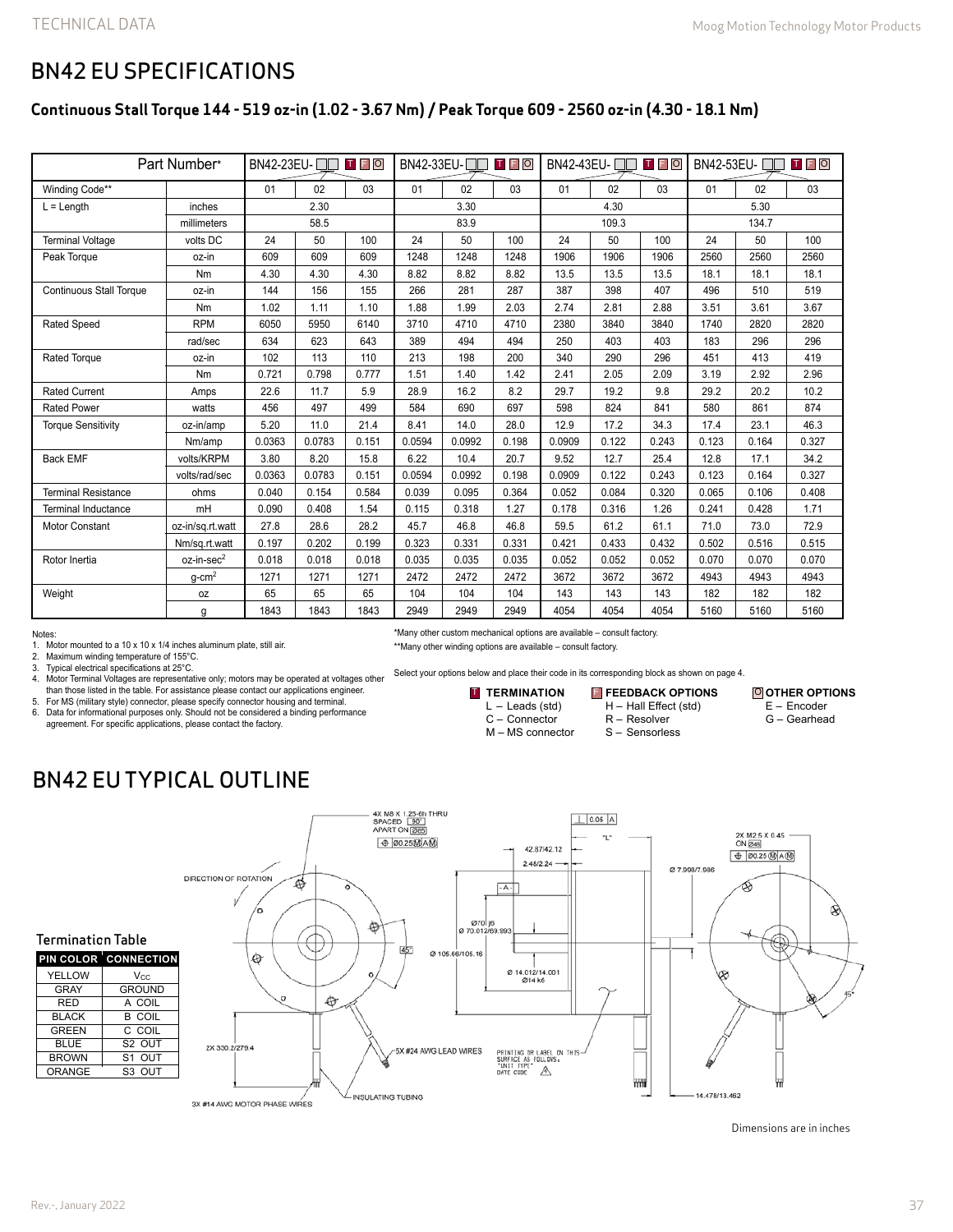## BN42 EU PERFORMANCE CURVES



**Note:** Intermittent operation is based on a 20% duty cycle of one minute on, four minutes off. Please contact the factory regarding the duty cycle of your application.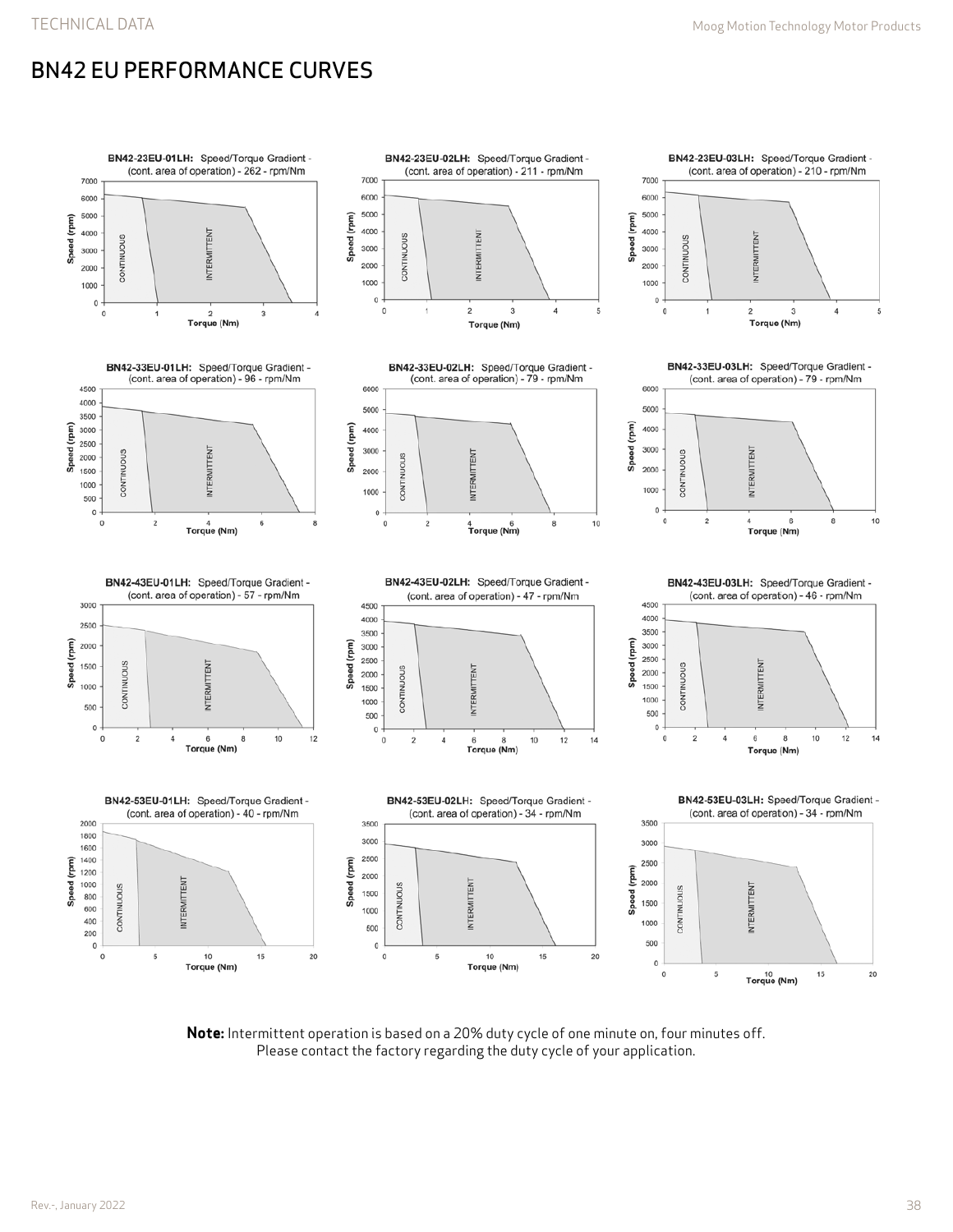### BN42 IP65 SPECIFICATIONS

### **Continuous Stall Torque 144 - 519 oz-in (1.02 - 3.67 Nm) / Peak Torque 609 - 2560 oz-in (4.30 - 18.1 Nm)**

| Part Number*                    |                              | BN42-23IP - □□<br>T F O |         |             | BN42-33IP - [<br>T F O |             |         | BN42-43IP - $\Box$<br>T F O |             |             | BN42-53IP - $\Box$<br><b>TEO</b> |             |             |
|---------------------------------|------------------------------|-------------------------|---------|-------------|------------------------|-------------|---------|-----------------------------|-------------|-------------|----------------------------------|-------------|-------------|
| Winding Code**                  |                              | 01                      | 02      | 03          | 01                     | 02          | 03      | 01                          | 02          | 03          | 01                               | 02          | 03          |
| $L =$ Length                    | inches                       | 2.30                    |         | 3.30        |                        |             | 4.30    |                             |             | 5.30        |                                  |             |             |
|                                 | millimeters                  | 58.4                    |         | 83.8        |                        |             | 109.2   |                             |             | 134.6       |                                  |             |             |
| <b>Terminal Voltage</b>         | volts DC                     | 24.0                    | 50.0    | 100.0       | 24.0                   | 50.0        | 100.0   | 24.0                        | 50.0        | 100.0       | 24.0                             | 50.0        | 100.0       |
| Peak Torque                     | oz-in                        | 609.0                   | 609.0   | 609.0       | 1248.0                 | 1248.0      | 1248.0  | 1906.0                      | 1906.0      | 1906.0      | 2560.0                           | 2560.0      | 2560.0      |
|                                 | Nm                           | 4.3005                  | 4.3005  | 4.3005      | 8.8128                 | 8.8128      | 8.8128  | 13.4592                     | 13.4592     | 13.4592     | 18.0774                          | 18.0774     | 18.0774     |
| <b>Continuous Stall Torque</b>  | oz-in                        | 144.0                   | 156.0   | 155.0       | 266.0                  | 281.0       | 287.0   | 387.0                       | 398.0       | 407.0       | 496.0                            | 510.0       | 519.0       |
|                                 | Nm                           | 1.0169                  | 1.1016  | 1.0945      | 1.8784                 | 1.9843      | 2.0267  | 2.7328                      | 2.8105      | 2.8740      | 3.5025                           | 3.6014      | 3.6649      |
| Rated Speed                     | <b>RPM</b>                   | 6050.0                  | 5950.0  | 6140.0      | 3710.0                 | 4710.0      | 4710.0  | 2380.0                      | 3840.0      | 3840.0      | 1740.0                           | 2820.0      | 2820.0      |
|                                 | rad/sec                      | 634                     | 623     | 643         | 389                    | 493         | 493     | 249                         | 402         | 402         | 182                              | 295         | 295         |
| <b>Rated Torque</b>             | oz-in                        | 102.0                   | 113.0   | 110.0       | 213.0                  | 198.0       | 200.0   | 340.0                       | 290.0       | 296.0       | 451.0                            | 413.0       | 419.0       |
|                                 | Nm                           | 0.7203                  | 0.7979  | 0.7768      | 1.5041                 | 1.3982      | 1.4123  | 2.4009                      | 2.0478      | 2.0902      | 3.1847                           | 2.9164      | 2.9588      |
| <b>Rated Current</b>            | Amps                         | 22.60                   | 11.70   | 5.90        | 28.90                  | 16.20       | 8.20    | 29.70                       | 19.20       | 9.80        | 29.20                            | 20.20       | 10.20       |
| <b>Rated Power</b>              | watts                        | 456.0                   | 497.0   | 499.0       | 584.0                  | 690.0       | 697.0   | 598.0                       | 824.0       | 841.0       | 580.0                            | 861.0       | 874.0       |
| <b>Torque Sensitivity</b>       | oz-in/amp                    | 5.20                    | 11.00   | 21.40       | 8.41                   | 14.00       | 28.00   | 12.90                       | 17.20       | 34.30       | 17.40                            | 23.10       | 46.30       |
|                                 | Nm/amp                       | 0.0367                  | 0.0777  | 0.1511      | 0.0594                 | 0.0989      | 0.1977  | 0.0911                      | 0.1215      | 0.2422      | 0.1229                           | 0.1631      | 0.3269      |
| <b>Back EMF</b>                 | volts/KRPM                   | 3.80                    | 8.20    | 15.80       | 6.22                   | 10.40       | 20.70   | 9.52                        | 12.70       | 25.40       | 12.80                            | 17.10       | 34.20       |
|                                 | volts/rad/sec                | 0.0367                  | 0.0777  | 0.1511      | 0.0594                 | 0.0989      | 0.1977  | 0.0911                      | 0.1215      | 0.2422      | 0.1229                           | 0.1631      | 0.3269      |
| <b>Terminal Resistance</b>      | ohms                         | 0.040                   | 0.154   | 0.584       | 0.039                  | 0.095       | 0.364   | 0.052                       | 0.084       | 0.320       | 0.065                            | 0.106       | 0.408       |
| <b>Terminal Inductance</b>      | mH                           | 0.090                   | 0.408   | 1.540       | 0.115                  | 0.318       | 1.270   | 0.178                       | 0.316       | 1.260       | 0.241                            | 0.428       | 1.710       |
| <b>Motor Constant</b>           | oz-in/sq.rt.watt             | 26.00                   | 28.03   | 28.00       | 42.59                  | 45.42       | 46.41   | 56.57                       | 59.35       | 60.63       | 68.25                            | 70.95       | 72.49       |
|                                 | Nm/sq.rt.watt                | 0.18360                 | 0.19794 | 0.19775     | 0.30072                | 0.32075     | 0.32772 | 0.39947                     | 0.41907     | 0.42817     | 0.48194                          | 0.50102     | 0.51186     |
| Rotor Inertia                   | oz-in-sec <sup>2</sup> x10-3 | 18.00                   | 18.00   | 18.00       | 35.00                  | 35.00       | 35.00   | 52.00                       | 52.00       | 52.00       | 70.00                            | 70.00       | 70.00       |
|                                 | $g$ -cm $^2$                 | 1270.3                  | 1270.3  | 1270.3      | 2470.0                 | 2470.0      | 2470.0  | 3669.6                      | 3669.6      | 3669.6      | 4939.9                           | 4939.9      | 4939.9      |
| Weight                          | 0Z                           | 65.0                    | 65.0    | 65.0        | 104.0                  | 104.0       | 104.0   | 143.0                       | 143.0       | 143.0       | 182.0                            | 182.0       | 182.0       |
|                                 | g                            | 1846.0                  | 1846.0  | 1846.0      | 2953.6                 | 2953.6      | 2953.6  | 4061.2                      | 4061.2      | 4061.2      | 5168.8                           | 5168.8      | 5168.8      |
| # of Poles                      |                              | 8.0                     | 8.0     | 8.0         | 8.0                    | 8.0         | 8.0     | 8.0                         | 8.0         | 8.0         | 8.0                              | 8.0         | 8.0         |
| Timina                          |                              | 120°                    | 120°    | $120^\circ$ | $120^\circ$            | $120^\circ$ | 120°    | $120^\circ$                 | $120^\circ$ | $120^\circ$ | 120°                             | $120^\circ$ | $120^\circ$ |
| Mech. Time Constant             | ms                           | 3.8                     | 3.2     | 3.2         | 2.7                    | 2.4         | 2.3     | 2.3                         | 2.1         | 2.0         | 2.1                              | 2.0         | 1.9         |
| <b>Electrical Time Constant</b> | ms                           | 2.25                    | 2.65    | 2.64        | 2.95                   | 3.35        | 3.49    | 3.42                        | 3.76        | 3.94        | 3.71                             | 4.04        | 4.19        |
| <b>Thermal Resistivity</b>      | deg. C/watt                  | 1.2                     | 1.2     | 1.2         | 1.0                    | 0.9         | 0.9     | 0.9                         | 0.8         | 0.8         | 0.9                              | 0.7         | 0.7         |
| Speed/Torque Gradient           | rpm/oz-in                    | 2.0                     | 1.7     | 1.7         | 0.7                    | 0.7         | 0.6     | 0.4                         | 0.4         | 0.4         | 0.3                              | 0.3         | 0.3         |

Notes:

1. Motor mounted to a 10 x 10 x 1/4 inches aluminum plate, still air.

2. Maximum winding temperature of 155°C.

3. Typical electrical specifications at 25°C.

4. Motor Terminal Voltages are representative only; motors may be operated at voltages other than those listed in the table. For assistance please contact our applications engineer.

5. Calculated (theoretical) speed/torque gradient.

6. For MS (military style) connector, please specify connector housing and terminal. 7. Data for informational purposes only. Should not be considered a binding performance agreement. For specific applications, please contact the factory.

BN42 IP65 TYPICAL OUTLINE



**Note:** An optional 4.15 (105.4) square front end cap is available.

L – Leads (std) C – Connector M– MS connector H – Hall Effect (std)

**T** TERMINATION

\*Many other custom mechanical options are available – consult factory. \*\*Many other winding options are available – consult factory.

- R Resolver
- S Sensorless

Select your options below and place their code in its corresponding block as shown on page 4.

E – Encoder G – Gearhead

**OTHER OPTIONS**

**FEEDBACK OPTIONS** T F O

- - Termination Table

|              | <b>PIN COLOR CONNECTION</b> |
|--------------|-----------------------------|
| YELLOW       | Vcc                         |
| GRAY         | <b>GROUND</b>               |
| RED          | A COIL                      |
| <b>BLACK</b> | <b>B COIL</b>               |
| <b>GREEN</b> | C COIL                      |
| BLUE         | S <sub>2</sub> OUT          |
| <b>BROWN</b> | S <sub>1</sub> OUT          |
| ORANGE       | S <sub>3</sub> OUT          |

Dimensions are in inches